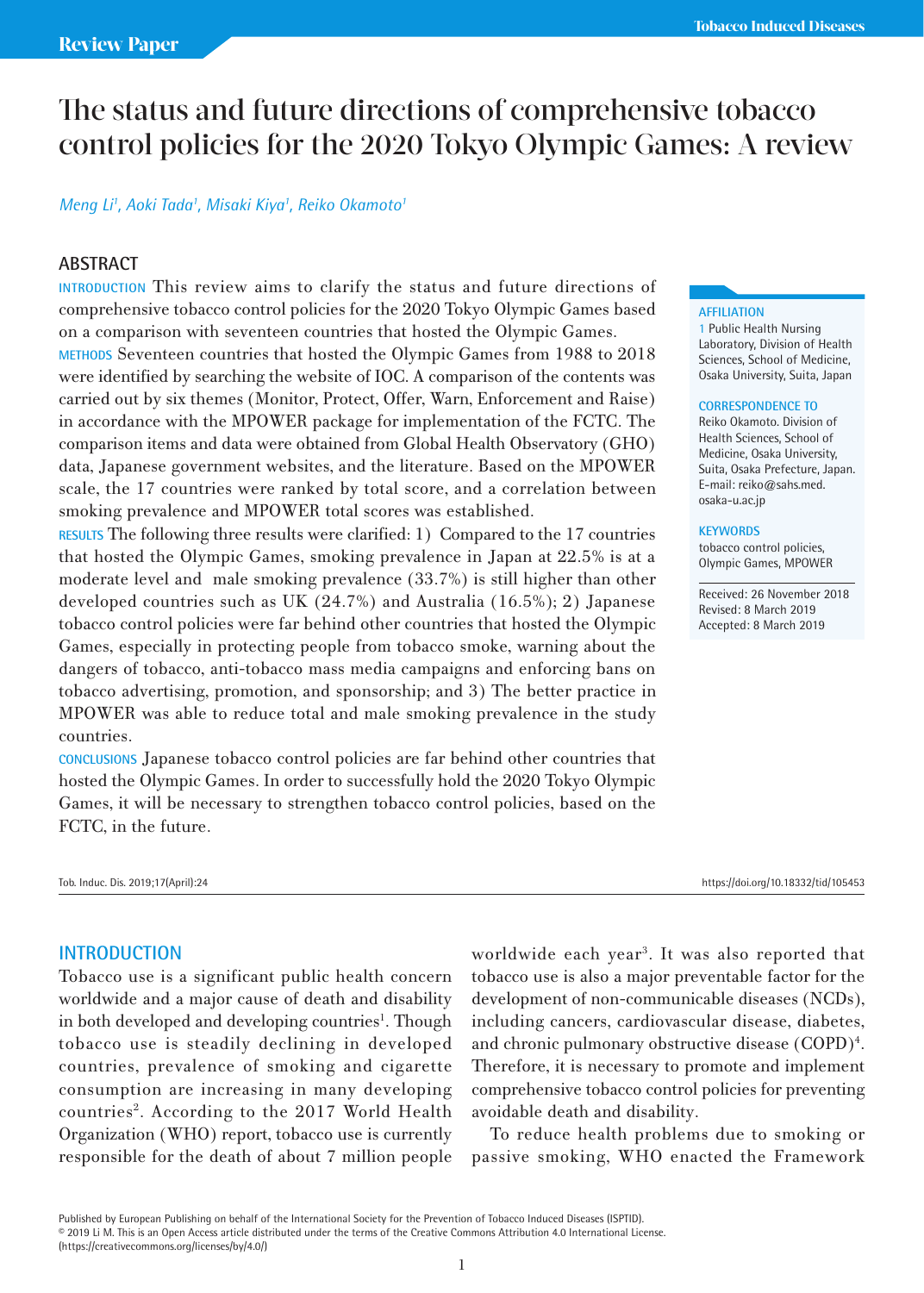Convention of Tobacco Control (FCTC) in the World Health Assembly, 21 May 2003, which entered into force on 27 February 2005. By December 2017, 181 countries worldwide had ratified the FCTC4 . Furthermore, to facilitate country-level adoption and implementation of FCTC by the parties, WHO developed specific article implementation guidelines and created the MPOWER technical assistance package, which contains measures for monitoring FCTC progress to effectively manage and improve its implementation. The six components of MPOWER include: 1) Monitor tobacco use and prevention policies; 2) Protect people from tobacco smoke; 3) Offer help to quit tobacco use; 4) Warn about the dangers of tobacco; 5) Enforce bans on tobacco advertising, promotion and sponsorship; and 6) Raise taxes on tobacco<sup>5</sup>.

The Olympic Games are one of the world's premier sporting events. In 1988, the Canadian National Olympic Committee (NOC) designated the Calgary Winter Games as the first 'Smoke-Free' Olympics, banning tobacco sponsorship and introducing nonsmoking areas. After that, in July 2010, promotion of the Olympics as 'tobacco-free' was emphasized in an agreement between the WHO and the International Olympic Committee  $(IOC)<sup>6</sup>$ . The findings of a previous study<sup>7</sup> suggest that for the Olympics to be completely tobacco-free, a comprehensive policy based on the FCTC should be adopted and enforced throughout the Olympic movement. Therefore, to successfully hold the 2020 Tokyo Olympic games, it is necessary to clarify Japanese status and future directions of comprehensive tobacco control policies based on a comparison with other countries that hosted the Olympic Games.

## **METHODS**

#### **Data sources**

First, we identified 17 countries that hosted the Summer Olympic Games, Winter Olympic Games and Youth Olympic Games from 1988 to 2018 by searching the website of IOC (https://www.olympic. org/olympic-games). These 17 countries included South Korea, Brazil, Russia, England, Canada, China, Italy, Greece, Australia, Japan, United States, Norway, Spain, France, Argentina, Austria, and Singapore. Second, a comparison of the contents was carried out by six themes (Monitor, Protect, Offer, Warn, Enforcement and Raise) in accordance with the MPOWER package for implementation of the FCTC. The comparison items and data of each theme were obtained from Global Health Observatory (GHO) data. Third, the latest data on tobacco control polices in Japan, especially focusing on the 2020 Tokyo Olympics and Paralympic Games, were obtained from Japanese government websites such as Ministry of Health, Labor and Welfare, Ministry of Finance, Japan, Japan e-government and the literature.

## **Analysis**

First, the data of each theme from GHO were triangulated to categories by comparison items and review countries. Second, implementation status of each theme was identified by a score based on the MPOWER evaluation tool for FCTC implementation used by WHO, and 17 study countries were ranked by total score. Third, scatterplots were used to display the distribution of MPOWER total points and smoking prevalence, and Spearman's correlation coefficients were used to test the correlation between smoking prevalence and MPOWER total points in the 17 countries. In addition, the correlation was considered to be significant if the association had a  $p<0.05$ . The SPSS Statistics 25.0 was used for the analysis.

## **RESULTS**

## **Smoking prevalence**

Of the 17 countries, smoking prevalence in Greece was the highest (43.7%), followed by the Russian Federation (40.9%) and France (32.9%), while smoking prevalence in Singapore, Australia, Canada, Brazil were less than 20 per cent (16.8%, 14.8%, 14.3%, 14.0%, respectively). Male smoking prevalence in Russia was higher than any other country (58.3%) followed by Greece (52.0%) and China (48.4%). Female smoking prevalence in Greece was higher than any other country (35.3%), followed by France (30.1%) and Austria (28.4%), while female smoking prevalence in China (1.9%) was lower than any other country in the study. Smoking prevalence in Japan was at a moderate (22.5%) (male 33.7%, female 11.7%) level of the 17 countries (Table 1).

## **Summary of MPOWER measures**

Except for China and Brazil assessed at 3 points, the other 15 countries were assessed at 4 points in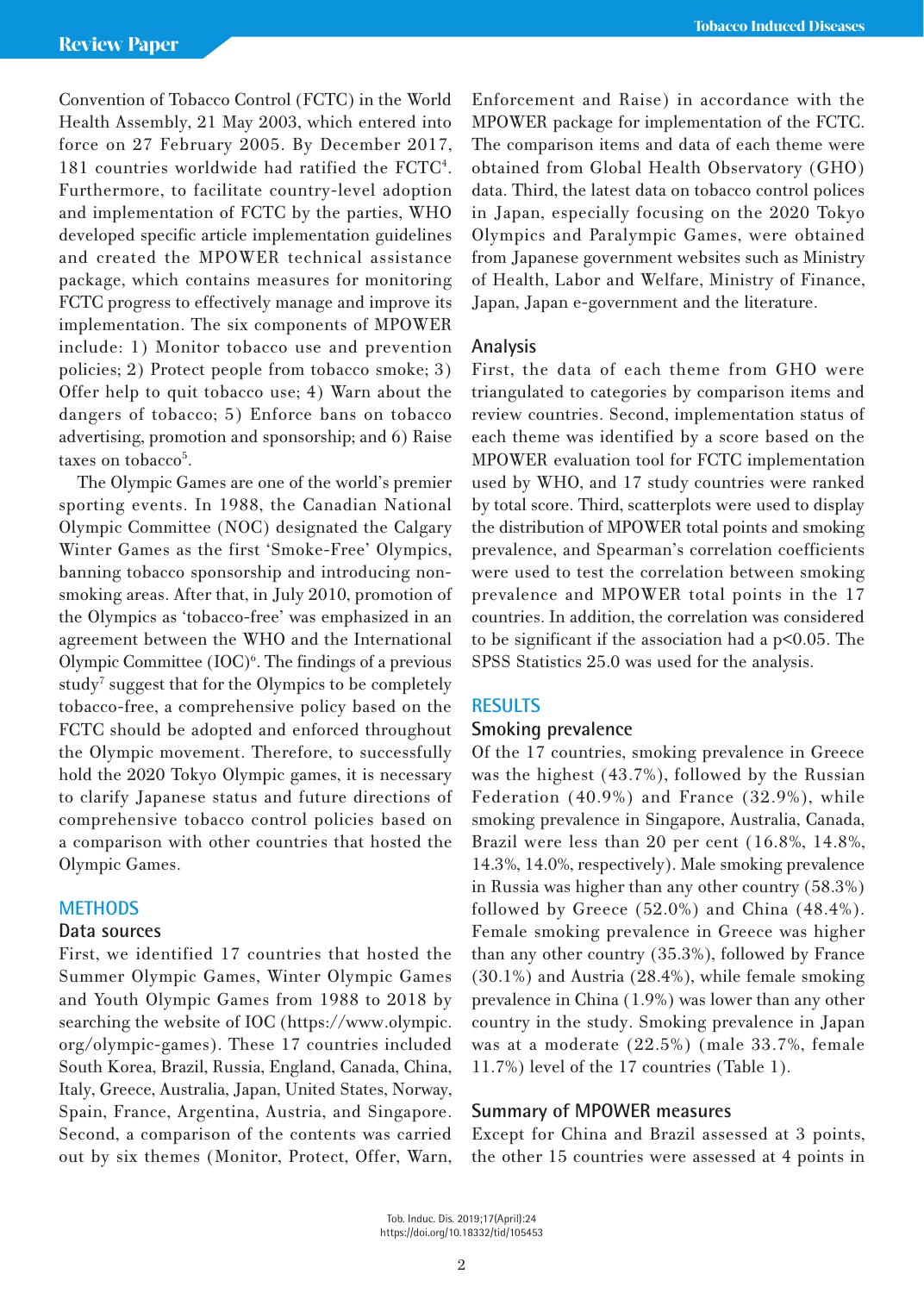Table 1. Smoking prevalence (%) among persons aged 15 years and older in seventeen countries that hosted the Olympic Games from 1988 to 2018

| <b>Country</b>                                               | <b>Total</b> | <b>Male</b> | <b>Female</b> |
|--------------------------------------------------------------|--------------|-------------|---------------|
| Greece                                                       | 43.7         | 52.0        | 35.3          |
| Russian Federation (Russia)                                  | 40.9         | 58.3        | 23.4          |
| France                                                       | 32.9         | 35.6        | 30.1          |
| Austria                                                      | 29.7         | 30.9        | 28.4          |
| Spain                                                        | 29.4         | 31.4        | 27.4          |
| China                                                        | 25.2         | 48.4        | 1.9           |
| Italy                                                        | 23.8         | 27.8        | 19.8          |
| Republic of Korea (Korea)                                    | 23.6         | 40.9        | 6.2           |
| Japan                                                        | 22.5         | 33.7        | 11.2          |
| United Kingdom of Great Britain and<br>Northern Ireland (UK) | 22.4         | 24.7        | 20.0          |
| Argentina                                                    | 22.0         | 27.7        | 16.2          |
| United States of America (USA)                               | 21.9         | 24.6        | 19.1          |
| Norway                                                       | 20.2         | 20.7        | 19.6          |
| Singapore                                                    | 16.8         | 28.3        | 5.2           |
| Australia                                                    | 14.8         | 16.5        | 13.0          |
| Canada                                                       | 14.3         | 16.6        | 12.0          |
| <b>Brazil</b>                                                | 14.0         | 17.9        | 10.1          |

Last updated: 2018-03-23

MPOWER theme are shown in Table 1. Finally, the 17 countries were ranked by MPOWER total scores (Table 2). Only 5 countries (UK, Australia,

monitoring tobacco use and prevention policies. Eight countries (UK, Australia, Argentina, Brazil, Canada, Russia, Spain, Greece) were assessed at 5 points, the highest level, while France and Italy were assessed at 1 point, in protecting people from tobacco smoke. Eight countries (UK, Australia, Argentina, Brazil, Singapore, Canada, USA, Korea) were assessed at 5 points, the highest level, while 9 countries were assessed at 4 points, in offering help to quit tobacco use. Five countries (Australia, Argentina, Brazil, Singapore, Canada) were assessed at 5 points in warning about the dangers of tobacco. Eight countries (UK, Australia, Singapore, Norway, Russia, USA, Korea, China) were assessed at 5 points, while Greece was assessed at 1 point in anti-tobacco mass media campaigns. Brazil, Russia and Spain were assessed at 5 points, while Korea and USA were assessed at 2 points in enforcing bans on tobacco advertising, promotion and sponsorship. Five countries (UK, Spain, France, Greece, Italy) were assessed at 5 points, the highest level, in raising taxes on tobacco. The detailed items and data of each

| Table 2. Seventeen countries that hosted the Olympic Games, from 1988 to 2018, ranked by MPOWER |  |
|-------------------------------------------------------------------------------------------------|--|
| evaluation tool                                                                                 |  |

|               | M                                                                                             | $\mathbf{P}$                                                       | $\overline{O}$                                 | $\overline{\bf W}$                                          |                                                           | E                                                                                   | $\boldsymbol{R}$                      | <b>TOTAL</b> |
|---------------|-----------------------------------------------------------------------------------------------|--------------------------------------------------------------------|------------------------------------------------|-------------------------------------------------------------|-----------------------------------------------------------|-------------------------------------------------------------------------------------|---------------------------------------|--------------|
|               | <b>Monitoring</b><br><b>tobacco</b><br><b>use</b> and<br><i>prevention</i><br><b>policies</b> | <b>Protecting</b><br>people from<br><b>tobacco</b><br><b>smoke</b> | <b>Offering</b><br>help to quit<br>tobacco use | <b>Warning</b><br>about the<br>dangers of<br><b>tobacco</b> | Anti-<br><b>tobacco</b><br>mass media<br><b>campaigns</b> | <b>Enforcing bans</b><br>on tobacco<br>advertising,<br>promotion and<br>sponsorship | <b>Raising</b><br>taxes on<br>tobacco |              |
| UK            | 4                                                                                             | 5                                                                  | 5                                              | 4                                                           | 5                                                         | 4                                                                                   | 5                                     | 32           |
| Australia     | $\overline{4}$                                                                                | 5                                                                  | 5                                              | 5                                                           | 5                                                         | 4                                                                                   | 4                                     | 32           |
| Argentina     | 4                                                                                             | 5                                                                  | 5                                              | 5                                                           | 4                                                         | 4                                                                                   | 4                                     | 31           |
| <b>Brazil</b> | 3                                                                                             | 5                                                                  | 5                                              | 5                                                           | $\overline{4}$                                            | 5                                                                                   | $\overline{4}$                        | 31           |
| Singapore     | 4                                                                                             | 3                                                                  | 5                                              | 5                                                           | 5                                                         | 4                                                                                   | 4                                     | 30           |
| Canada        | 4                                                                                             | 5                                                                  | 5                                              | 5                                                           | $\overline{2}$                                            | 4                                                                                   | $\overline{4}$                        | 29           |
| Norway        | 4                                                                                             | 4                                                                  | 4                                              |                                                             | 5                                                         | 4                                                                                   | 4                                     | 29           |
| Russia        | 4                                                                                             | 5                                                                  | $\overline{4}$                                 | 3                                                           | 5                                                         | 5                                                                                   | 3                                     | 29           |
| Spain         | 4                                                                                             | 5                                                                  | 4                                              | 4                                                           | $\overline{2}$                                            | 5                                                                                   | 5                                     | 29           |
| France        | 4                                                                                             |                                                                    | 4                                              | 4                                                           | 4                                                         | 4                                                                                   | 5                                     | 26           |
| Greece        | 4                                                                                             | 5                                                                  | 4                                              | 3                                                           |                                                           | 4                                                                                   | 5                                     | 26           |
| <b>USA</b>    | 4                                                                                             | $\overline{2}$                                                     | 5                                              | 4                                                           | 5                                                         | 2                                                                                   | 3                                     | 25           |
| Italy         | 4                                                                                             |                                                                    | 4                                              | 3                                                           | 4                                                         | 4                                                                                   | 5                                     | 25           |
| Korea         | 4                                                                                             | $\overline{2}$                                                     | 5                                              | 3                                                           | 5                                                         | $\overline{2}$                                                                      | 4                                     | 25           |
| China         | 3                                                                                             | $\mathfrak{p}$                                                     | 4                                              | 3                                                           | 5                                                         | 4                                                                                   | 3                                     | 24           |
| Austria       | 4                                                                                             | $\overline{2}$                                                     | 4                                              | 3                                                           | $\overline{2}$                                            | 4                                                                                   | $\overline{4}$                        | 23           |
| Japan         | 4                                                                                             | 2                                                                  | 4                                              | 3                                                           | 2                                                         | $\overline{2}$                                                                      | 4                                     | 21           |

Last updated: 2015-08-31

Tob. Induc. Dis. 2019;17(April):24 https://doi.org/10.18332/tid/105453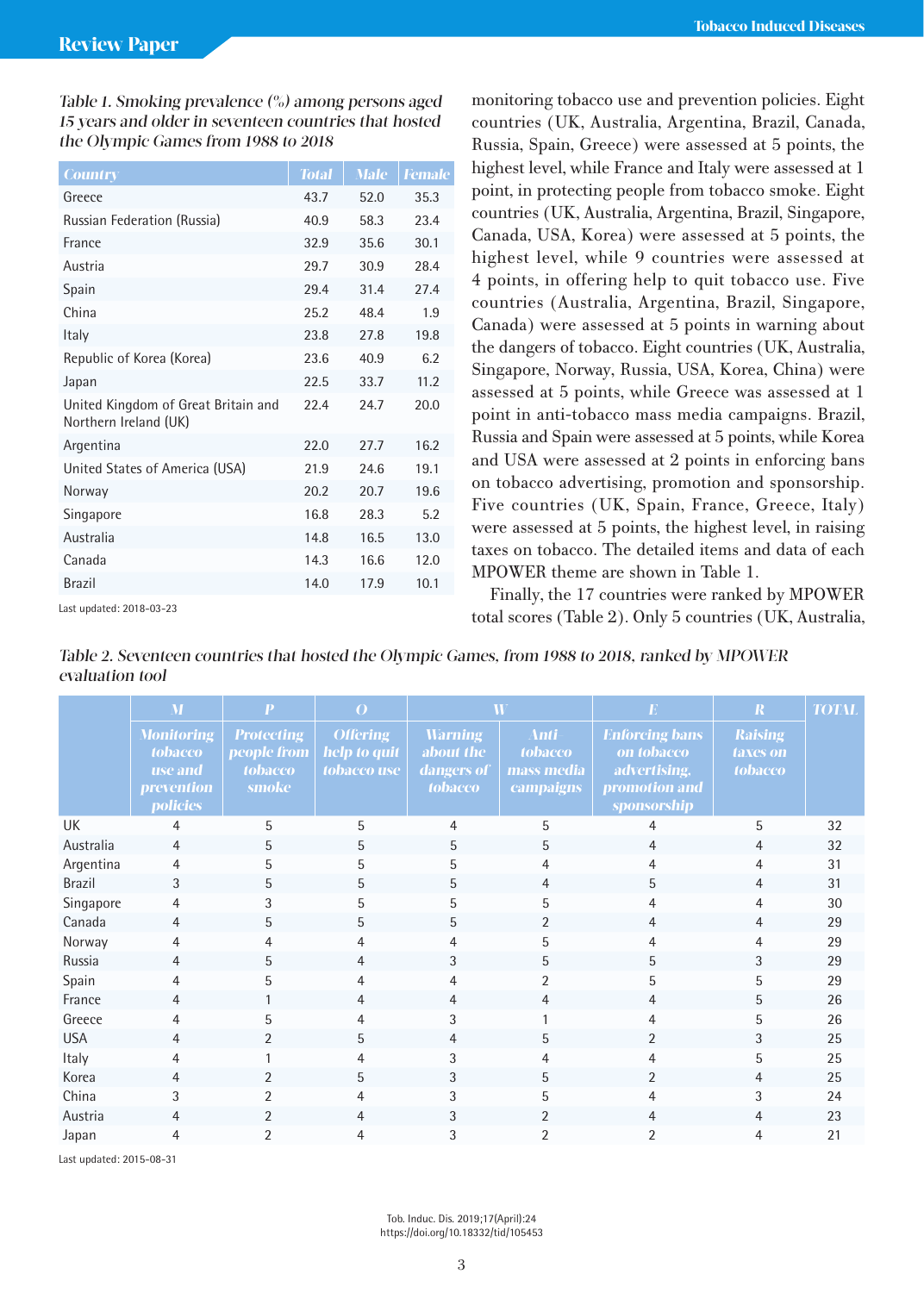Argentina, Brazil, Singapore) were assessed to have 30 points or more, while the total score for Japan was 21, the lowest, especially in protecting people from tobacco smoke (2 points), warning about the dangers of tobacco (3 points), anti-tobacco mass media campaigns (2 points) and enforcing bans on tobacco advertising, promotion, and sponsorship (2 points).

# **The correlation between smoking prevalence and MPOWER total scores**

There was an inverse and statistically significant correlation between smoking prevalence and MPOWER total scores  $(r = -0.499, p < 0.05)$  (Figure 1). The correlation between male smoking prevalence and

## Figure 1: Scatterplot of smoking prevalence and MPOWER total points



## Figure 2: Scatterplot of male's smoking prevalence and MPOWER total points



## Figure 3: Scatterplot of female's smoking prevalence and MPOWER total points



MPOWER total scores was positive and statistically significant ( $r = -0.528$ ,  $p < 0.05$ ) (Figure 2), while the correlation between female smoking prevalence and MPOWER total scores was not statistically significant  $(r = -0.028, p > 0.05)$  (Figure 3). Overall, the higher MPOWER total scores are, the lower both smoking prevalence and male smoking prevalence are.

# **DISCUSSION**

From the results, it is obvious that Japanese tobacco control policies are far behind other countries that hosted the Olympic Games, especially in protecting people from tobacco smoke, warning about the dangers of tobacco, anti-tobacco mass media campaigns and enforcing bans on tobacco advertising, promotion, and sponsorship.

## **Monitoring smoking prevalence**

The current adult smoking prevalence in Japan is 22.5% (GHO data), a moderate level amongst the 17 countries. Male smoking prevalence (33.7%) in Japan is still higher than other developed countries such as UK (24.7%) and Australia (16.5%), although it is reported that smoking prevalence of adult men has continued to decline in the past few decades in Japan8. Female smoking prevalence (11.2%) in Japan is remarkably higher than the other two East Asia countries, China 1.2% and Korea 6.2%. Concerning the goals of tobacco control in the future, Health Japan 21 (2nd) adopted by Ministry of Health, Labor and Welfare in 2013, set four goals for 2022: 1) the decrease of adult smoking rate (19.5%  $\rightarrow$  12%); 2)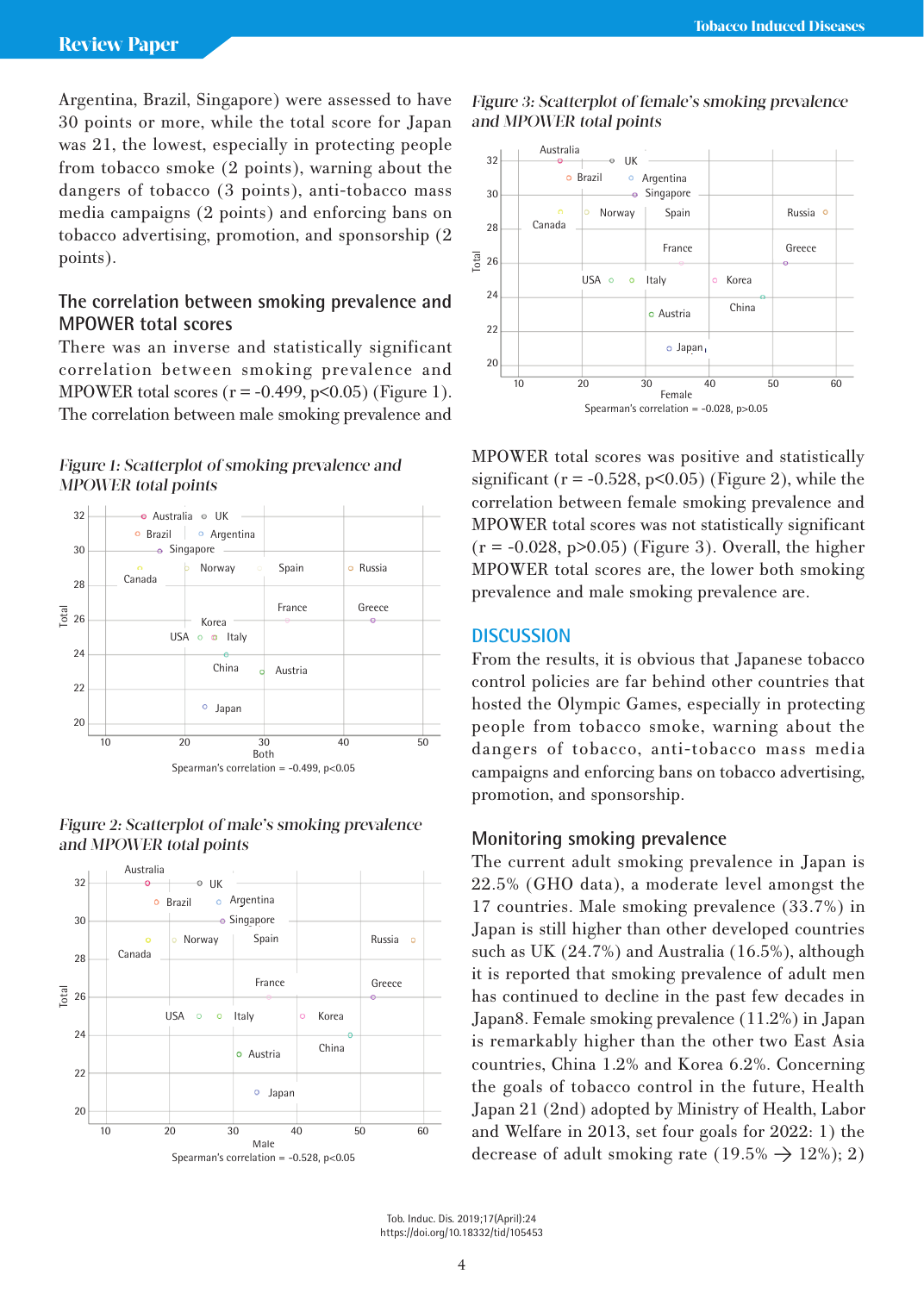the decrease of minors' smoking (male:  $8.6\% \rightarrow 0\%$ , female:  $3.8\% \rightarrow 0\%$ ; 3) the decrease of smoking during pregnancy (5.0%  $\rightarrow$  0%); and 4) the decrease of passive smoking (home, workplace, restaurant, government agency, medical institution)<sup>9</sup>. In order to achieve these goals, it is necessary to implement comprehensive tobacco control measures.

## **Protecting people from tobacco smoke**

In order to protect people from tobacco smoke, Article 8.2 of FCTC10 states that 'Each party shall adopt and implement in areas of existing national jurisdiction as determined by national law and actively promote at other jurisdictional levels the adoption and implementation of effective legislative, executive, administrative and/or other measures, providing for protection from exposure to tobacco smoke in indoor workplaces, public transport, indoor public places and, as appropriate, other public places'. Concerning the implementation of smoke free policies, Ireland, in 2004, was first to enact comprehensive smoke free laws in the world, not only in the general workplace but also in all indoor facilities including restaurants and bars, before FCTC came into force in 2005. Furthermore, similar laws were enacted in many countries and regions including New Zealand (2004), Uruguay (2006), UK (2007), Hong Kong, Turkey (2009) and more than half of the states in USA11. By 2016, 55 countries had enacted similar comprehensive smoke free laws, even in some developing countries $^{12}$ .

In Japan, Article 25 of 'Health Promotion Law'13 enforced in 2003 states that in order to prevent passive smoking, national and local public organizations have an obligation to comprehensively and effectively promote the measures of spreading knowledge on passive smoking, raising awareness on prevention of passive smoking, improving the environment and promoting other measures in prevention of passive smoking. In addition, 'Industrial Safety and Health Law'14 enforced in 2015 states that managers of facilities have an obligation to promote smoke free indoor places and separate smoking areas. Moreover, 'Health Promotion Law' and 'Industrial Safety and Health Law' have not set penalties for the violators. At the prefectural level, two ordinances preventing passive smoking in public places, with penalties, were enforced in Kanagawa Prefecture<sup>15</sup> and Hyogo Prefecture16, but two ordinances didn't mandate a

complete smoke-free environment in public places, and did not cover all indoor places.

Recently, with the 2020 Tokyo Olympic Games approaching, to strengthen measures to prevent passive smoking in a wide range of public places, a 'Passive smoking prevention measures reinforcement study team', chaired by the Deputy Secretary of the Cabinet Secretariat, was established in 2016, and the Japanese government began to discuss strengthening smoke free policies<sup>12</sup>. Furthermore, the Tokyo Metropolitan government passed the 'Passive Smoking Prevention Ordinance' on 27 June 2018, and the ordinance will be fully enforced in 1 April 2020<sup>17</sup>. Like the ordinances of Kanagawa and Hyogo, the Tokyo ordinance was also implemented with penalties, however, Tokyo ordinance also didn't mandate a complete smoke-free environment in public places, and did not cover all indoor places. Overall, it is expected that a national tobacco free law will be established that can cover the whole country in all indoor facilities with penalties, instead of selfregulation by facility managers, in the future.

## **Offering help to quit tobacco use**

In order to offer help to quit tobacco use, Article 14.1 of FCTC<sup>10</sup> states that 'each party shall develop and disseminate appropriate, comprehensive and integrated guidelines based on scientific evidence and best practices, taking into account national circumstances and priorities, and shall take effective measures to promote smoking cessation and adequate treatment for tobacco dependence'. In Japan, 'Basic Plan to Promote Cancer Control Programs'18 adopted in June 2012 by the Cabinet Office, states that all smokers who want to quit smoking will be given nicotine dependence treatment to help them quit smoking. Concerning the implementation of smoking cessation support, the Japanese smoking cessation therapy (SCT) covered by the medical insurance system in Japan started in April 2006, and nicotine patch and varenicline were introduced as smoking cessation medication in April 2006 and May 2008, respectively. After then, nicotine substitute patch and gum were switched to over-the-counter (OTC), so it became possible to purchase them in a general store without a prescription. The first edition of smoking cessation guidelines was published in 2006, and the sixth edition was revised in 2014 based on the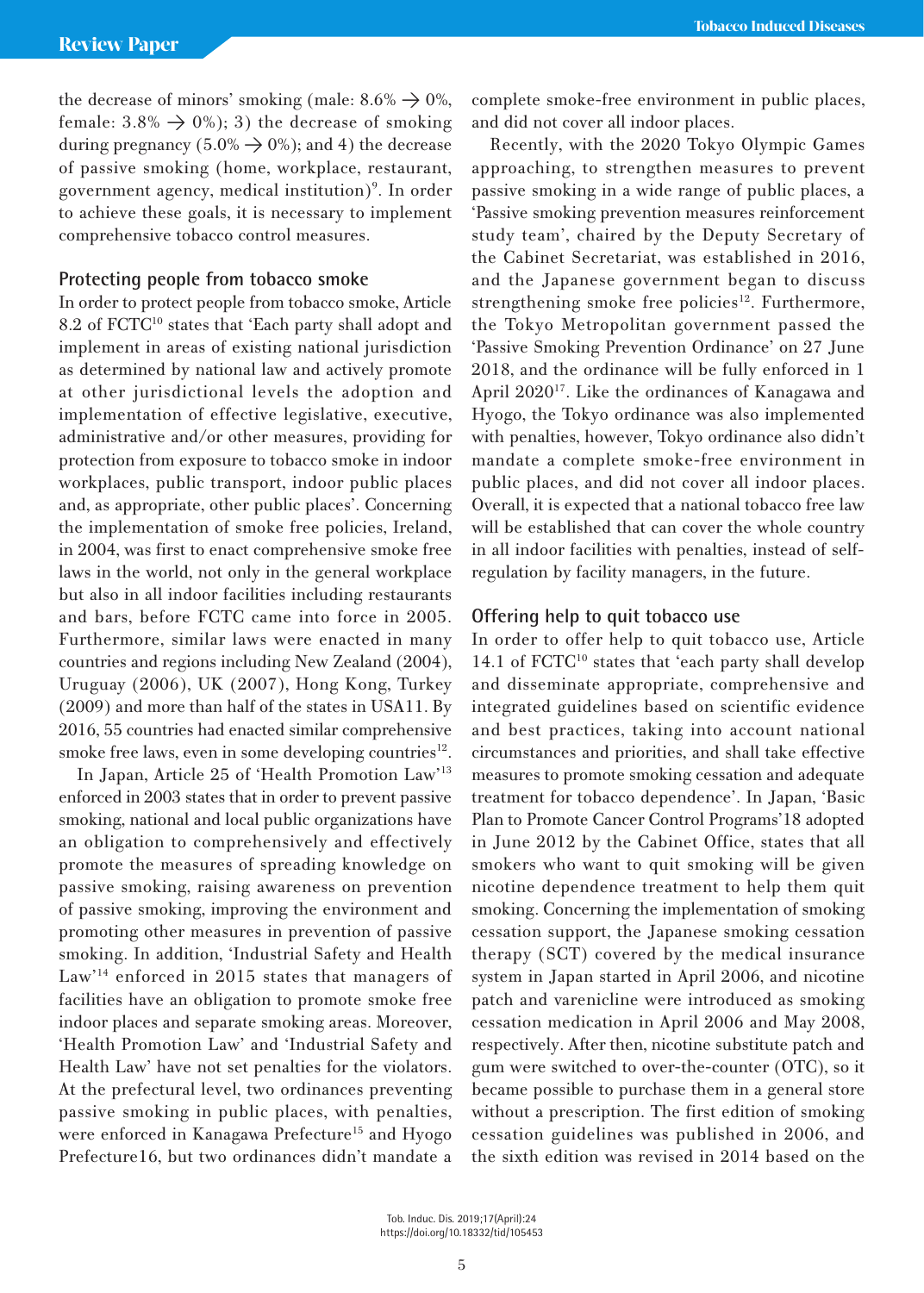latest data on the effectiveness of smoking cessation supplements<sup>19</sup>. In addition, the content of smoking cessation guidance in 'Standard Health Examination/ Health Guidance Program [Revised Edition]' was strengthened, and to be easily used by community health workers and workplace hygiene managers, basic knowledge on tobacco and smoking cessation methods for health education were added into the new 'Smoking Cessation Support Manual' in 201311.

In all, the Japanese smoking cessation therapy system has made great progress in the last decade, but a toll-free quitline for smoking cessation has not been established. Therefore, it is necessary to set up a toll-free quitline with free access in the future.

## **Warning about the dangers of tobacco**

In order to warn about the dangers of tobacco, Article  $11.1(b)$  of  $FCTC<sup>10</sup>$  states that warnings/messages required the use of pictures or photos on cigarette packages and the size of warnings should be 50% or more of the principal display areas but shall be no less than 30% of the principal display areas. Concerning the implementation of health warning pictures or photos, Canada was the first country to use health warning pictures or photos in 2000, after then, Australia, Europe, Africa, Thailand, Malaysia, Philippines and other South-East Asian countries also gradually implemented this measure. In 2010, there were 34 countries that used health warning pictures or photos, which increased to 63 countries in 2014<sup>25</sup>. In Japan, the warning message 'Be careful of smoking too much for your health' was for the first time displayed on the side of cigarettes in 1972, and the warning message 'since smoking might damage your health, be careful of smoking too much' has been displayed since 1990. However, the two warning messages just presented the view that if one does not smoke too much then smoking will not damage one's health. Currently, it is obligatory to display two types of warning texts<sup>25</sup> on two sides of the tobacco packaging according to Article 36 of Tobacco Business Law<sup>23</sup>. However, the display areas of warning messages are only 30% of the front and 30% of the back, and so only the minimum requirement of FCTC is satisfied.

In addition to health warning pictures or photos, Article  $11.1(a)$  of  $\text{FCTC}^{10}$  states that tobacco product packaging and labeling must not promote a tobacco product by any means that are false, misleading, deceptive or likely to create an erroneous impression about its characteristics, health effects, hazards or emissions, including any term, descriptor, trademark, figurative or any other sign that directly or indirectly creates the false impression that a particular tobacco product is less harmful than other tobacco products. These include terms such as 'low tar', 'light', 'ultralight', or 'mild'. In addition to the above terms, in some South-East Asian countries such as Malaysia and Thailand, 'cool', 'extra', 'special', 'smooth', 'premium', 'natural' were also cited as prohibited terms<sup>25</sup>. The European Union Member States are obliged not to use these terms in accordance with domestic rules and law, and legislation to prohibit these terms was also planned based on EU laws. In Japan, according to Article  $36(2)$  of the Tobacco Business Law<sup>23</sup>, if the meaning of terms such as 'mild' and 'light' do not refer to degree of tobacco taste, and are mildly influential on health, then these terms can be continued to be used.

In addition, guidelines for the implementation of Article 1126 state that parties should prohibit the display of figures for emission yields (such as tar, nicotine, and carbon monoxide) on packaging and labeling, when used as part of a brand name or trademark. However, in Japan, as part of the means to provide consumers objective information related to smoking and health, the amount of nicotine and tar should be displayed numerically on cigarette packaging according to the Tobacco Business Law<sup>23</sup>. Furthermore, guidelines for the implementation of Article 1126 also state that parties should consider adopting measures to restrict or prohibit the use of logos, colors, brand images or promotional information on packaging other than brand names and product names, displayed in a standard colour and font style. However, in Japan, standard colour and font style on packaging (plain package) were not implemented.

In the future, it will be expected that promoting the use of health warning pictures or photos, prohibiting the display of some misleading terms and figures for emission yields and standard colour and font style on packaging will be regulated by law.

# **Enforcing bans on tobacco advertising, promotion and sponsorship**

In order to enforce bans on tobacco advertising, promotion and sponsorship, Article 13.2 of FCTC10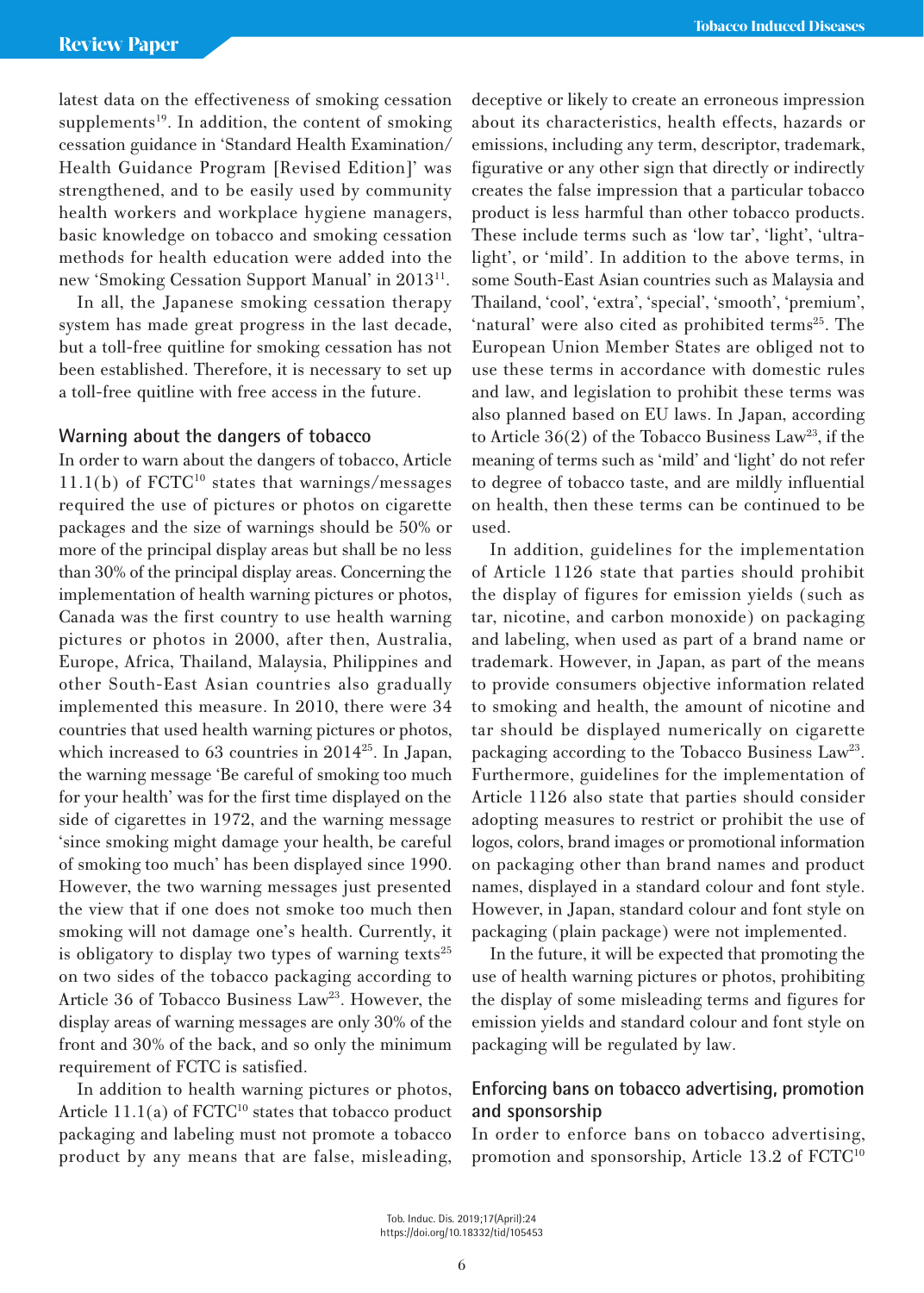states that 'each party shall, in accordance with its constitution or constitutional principles, undertake a comprehensive ban of all tobacco advertising, promotion and sponsorship'. In Japan, Tobacco Business Law<sup>23</sup> enacted by the Ministry of Finance on 10 August 1984 states that tobacco advertisement should not be excessive. 'Guidelines for advertisement on manufactured tobacco'24 enacted by the Ministry of Finance in 1989 and revised in March 2004 just states that whether individuals choose to smoke is a personal judgment based on the consideration of individual responsibility. In addition, 'self-regulation criteria on tobacco advertising, promotion activities and packaging of manufactured cigarettes $^{27}$  was enacted by the Tobacco Institute of Japan in 1989 and revised in 2007. Tomofumi28 summarized characteristics of these self-regulation criteria including: 1) the selfregulation criteria were not applied to corporate advertisements, improving smoking manners advertising and prevention of minors smoking advertising; 2) the scope of tobacco advertising and sponsorship regulations for minors were not thorough; and 3) Corporate Social Responsibility (CSR) activities were not mentioned.

Overall, tobacco advertising, promotion and sponsorship in Japan were not prohibited by law, and only depended on the enterprise's self-regulation but the self-regulation was not thorough. Therefore, It is expected that tobacco advertising, promotion and sponsorship will be regulated by an explicit law in the future.

## **Raising taxes on tobacco**

In order to raise taxes on tobacco, Article 6.2 of  $\text{FCTC}^{10}$  states that the parties recognize that price and tax measures are an effective and important means of reducing tobacco consumption by various segments of the population, in particular young persons. In Japan, since a special tobacco tax was established in 1998, tobacco tax was increased by 8% in 2003 and by 11% in 2006, respectively, resulting in a price increase of 1 Yen per cigarette. In addition, tobacco tax increased by 37% in 2010, resulting in a price increase of 3.5 Yen per cigarette, considered as the biggest tax/price rise in the past<sup>29</sup>. Although the tobacco price has substantially increased in the last decade, the total tax in Japan

(average tobacco tax, 62.9%; most sold brands of cigarettes, 64.4%) is still very low, and the tobacco price is less than half of that in other developed countries such as the UK and Australia. Therefore, it is expected that there will be further increases in tobacco tax in the future.

## **CONCLUSIONS**

Comprehensive tobacco control polices have been implemented in many countries with the entry into force of the FCTC since 27 February 2005. However, tobacco control policies in Japan are far behind other countries that hosted Olympic Games, especially in protecting people from tobacco smoke, warning about the dangers of tobacco, anti-tobacco mass media campaigns, and enforcing bans on tobacco advertising, promotion and sponsorship. In the future, it is expected that a national tobaccofree law will be implemented to cover the whole country in all indoor facilities with penalties instead of self-regulation by facility managers, to set up a toll-free quitline with free access, to use standard colour and font style on packaging, to regulate tobacco advertising, promotion and sponsorship, and to further increase tobacco tax. We have clarified and also stress that since the better practice of MPOWER was able to reduce total and male smoking prevalence in the 17 countries that hosted Olympic Games from 1988 to 2018, it will be necessary to further strengthen tobacco control policies in Japan based on the FCTC in order to successfully hold the 2020 Tokyo Olympic Games.

## **REFERENCES**

- 1. Tingzhong Yang, Fuzhong Li, Xiaozhao Yang, et al. Smoking patterns and sociodemographic factors associated with tobacco use among Chinese rural male residents: a descriptive analysis. BMC Public Health. 2008;8:248. doi:10.1186/1471-2458-8-248
- 2. Yue Xu, ShuiYang Xu, QingQing Wu, YuJie Guo. Tobacco knowledge among Adults in Zhejiang Province, China. PLoS One. 2013;8(3):e59172. doi:10.1371/journal.pone.0059172
- 3. World Health Organization. WHO report on the global tobacco epidemic, 2017. Geneva, Switzerland: World Health Otganization; 2017. http://apps.who.int/iris/ bitstream/10665/255874/1/9789241512824-eng. pdf?ua=1&ua=1. Accessed August 27, 2018.
- 4. World Health Organization. Global status report on noncommunicable diseases 2010. Geneva,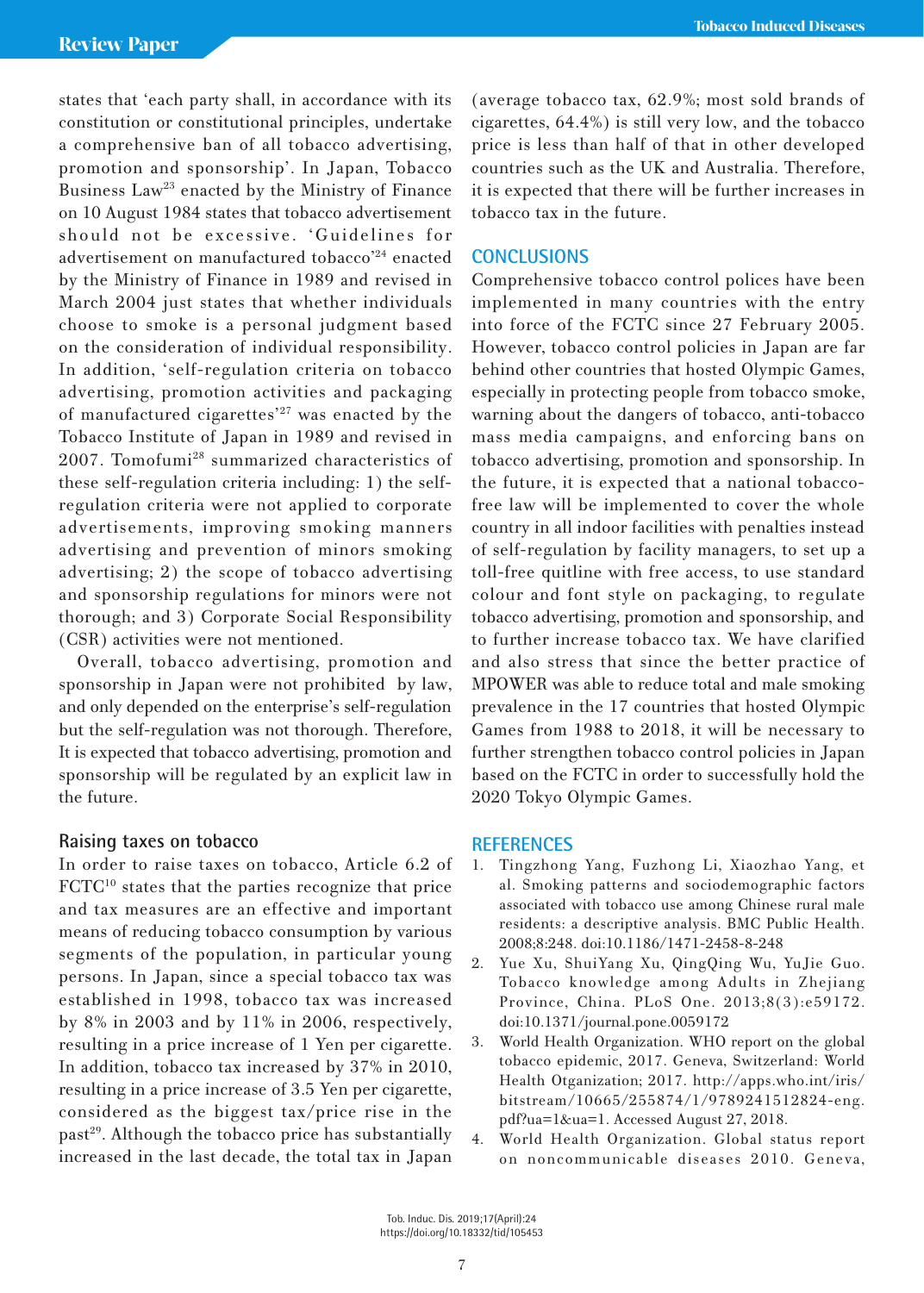Switzerland; 2011. http://apps.who.int/iris/bitstream/ handle/10665/44579/9789240686458\_eng. pdf?sequence=1. Accessed August 7, 2018.

- 5. World Health Organization. WHO Framework Convention on Tobacco Control. Geneva, Switzerland: World Health Organization; 2018. https://www.mofa.go.jp/mofaj/ gaiko/who/fctc.html. Accessed November 26, 2018.
- 6. World Health Organization. Tobacco Free Initiative (TFI) Mpower. http://www.who.int/tobacco/mpower/en/. Accessed October 3, 2018.
- 7. World Health Organization. WHO and the International Olympic Committee sign agreement to improve healthy lifestyles. https://www.who.int/mediacentre/news/ releases/2010/ioc\_20100721/en/. Published July 21, 2010. Accessed December 28, 2018.
- 8. Japan Health Promotion & Fitness Foundation. [The latest tobacco information of Ministry of Health, Labor and Welfare]. http://www.health-net.or.jp/tobacco/ product/pd090000.html. Accessed August 29, 2018.
- 9. Ministry of Health, Labor and Welfare. Health Japan 21. https://www.mhlw.go.jp/www1/topics/kenko21\_11/b4f. html. Accessed January 16, 2019.
- 10. World Health Organization. WHO Framework Concention On Tobacco Control. Geneva, Switzerland: World Helath Organization; 2005. http://apps.who.int/iris/bitstream/ handle/10665/42811/9241591013.pdf?sequence=1. Accessed August 27, 2018.
- 11. Tomohiro T. [The Japanese Ministry of Health, Labor and Welfare's measures on tobacco control]. Journal of the National Institute of Public Health. 2015;64(5):407-418.
- 12. Yamato H, Jiang Y, Ohta M. [WHO Framework Convention on Tobacco Control (FCTC) Article 8: Protection from Exposure to Tobacco Smoke]. Nihon Eiseigaku Zasshi [Japanese Journal of Hygiene]. 2015;70(1):3-14. doi:10.1265/jjh.70.3
- 13. Ministry of Health, Labor and Welfare. [Health Promotion Law]. https://www.mhlw.go.jp/web/t\_ doc?dataId=78aa3837&dataType=0&pageNo=1. Accessed January 15, 2019.
- 14. Japan e-government. [Industrial Safety and Health Act]. http://elaws.e-gov.go.jp/search/elawsSearch/elaws\_search/ lsg0500/detail?lawId=347AC0000000057&openerCode=1l. Accessed January 14, 2019.
- 15. Kanagawa Prefecture. [Passive smoking prevention ordinance in public facilities of Kanagawa prefecture]. http://www.pref.kanagawa.jp/docs/cz6/cnt/f6955/ p23021.html. Accessed January 15, 2019.
- 16. Hyogo Prefecture. [Ordinance on the prevention of passive smoking in Hyogo prefecture]. https://web.pref. hyogo.lg.jp/kf17/judoukitsuen\_jourei.html. Accessed January 15, 2019.
- 17. Tokyo Metropolitan. [Passive smoking prevention ordinance]. http://www.fukushihoken.metro.tokyo.jp/ kensui/tokyo/file/judokistuenboshijorei.pdf. Accessed January 15, 2019.
- 18. Ministry of Health, Labor and Welfare. [Basic Plan to Promote Cancer Control Programs]. https://www.mhlw. go.jp/file/06-Seisakujouhou-10900000-Kenkoukyoku/ gan\_keikaku02.pdf. Accessed January 14, 2019.
- 19. The Japanese Circulation Society, The Japan Lung Cancer Society, Japanese Cancer Association, The Japanese Respiratory Society. [Standard guideline for smoking cessation] . http://www.j-circ.or.jp/kinen/anti\_smoke\_ std/pdf/anti\_smoke\_std\_rev6.pdf. Published April 2014. Accessed January 17, 2019.
- 20. Tobacco Control Medical-Dental Research Network. [Guidelines for Smoking Cessation]. http:// tobacco-control-research-net.jp/data/document/ JCS2010murohara.h.pdf. Accessed January 14, 2019.
- 21. Ministry of Health, Labor and Welfare. [Smoking Cessation Support Manual]. https://www.mhlw.go.jp/ topics/tobacco/kin-en-sien/index.html. Accessed January 14, 2019.
- 22. World Health Organization. WHO Report on the Global Tobacco Epidemic, 2017: Executive Summary Monitoring tobacco use and prevention policies. https://www.who. int/tobacco/global\_report/2017/en/. Published 19 July 2017. Accessed 5 January 2019.
- 23. The Japan House of Representatives. [Tobacco Business Law]. http://www.shugiin.go.jp/internet/itdb\_housei. nsf/html/houritsu/10119840810068.htm. Published August 10, 1984. Accessed October 23, 2018.
- 24. Ministry of Finance, Japan. [Guidelines for advertisement on manufactured tobacco]. https://www.mof.go.jp/ about\_mof/act/kokuji\_tsuutatsu/kokuji/KO-19891012- 0176-14.pdf. Revised March 8, 2004. Accessed October 24, 2018.
- 25. Kanae B, Yohei I, Shigehisa U, Naoki K. [WHO Framework Convention for Tobacco Control Article 11: International movement to use warning labels on the packaging and labeling of tobacco products[. Journal of the National Institute of Public Health. 2015;64(5):460-468.
- 26. World Health Organization. Guidelines for implementation of Article 11: Packaging and labelling of tobacco products. http://www.who.int/fctc/treaty\_instruments/adopted/ Guidelines\_Article\_11\_English.pdf. Published November, 2008. Accessed October 24, 2018.
- 27. Tobacco Institute of Japan. Self-regulation criteria on tobacco advertising, promotion activities and packaging of manufactured cigarettes. https://www.tioj.or.jp/activity/ pdf/070727\_01.pdf. Published July 27, 2007. Accessed January 18, 2019.
- 28. Tomofumi S. [World Health Organization Framework Convention on Tobacco Control Article 13: Tobacco advertising, promotion, and sponsorship]. Journal of the National Institute of Public Health. 2015;64(5):469-474.
- 29. Yuri I, Masakazu N. [The effect of increasing tobacco tax on tobacco sales in Japan]. Nihon Koshu Eisei Zasshi [Japanese Journal of Public Health]. 2013;60(9):613- 618. doi:10.11236/jph.60.9\_613